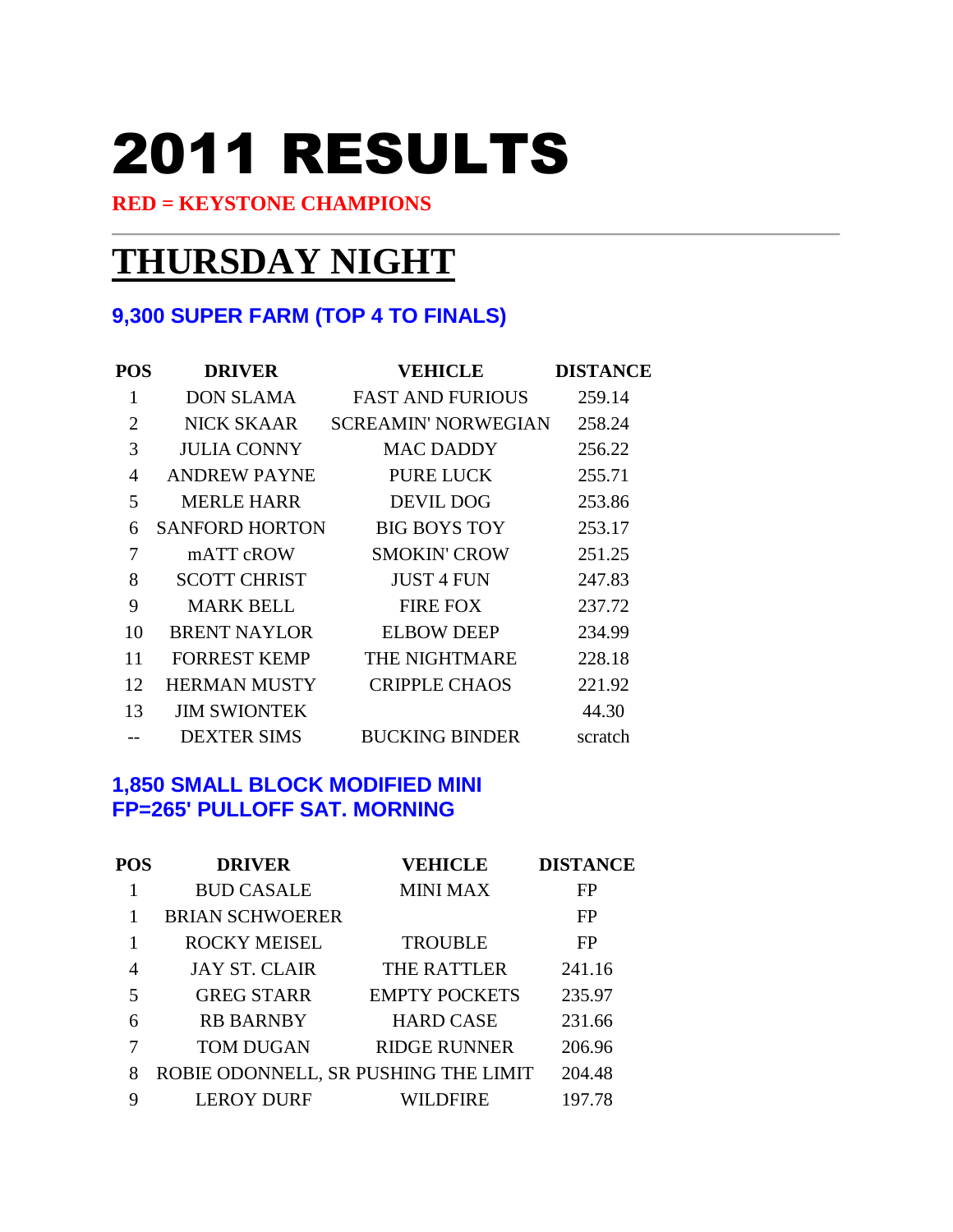| 10 | <b>JUSTIN McKEE</b>                 | <b>HELL RAISER</b>    | 174.21 |
|----|-------------------------------------|-----------------------|--------|
| 11 | <b>ADAM BROWN</b>                   | <b>OLIVER EXPRESS</b> | 169.92 |
|    | 8 ROBIE ODONNELL, JR HARD TO HANDLE |                       | 65.10  |

# **9,500 SUPER STOCK/10,000 PRO STOCK (TOP 4 TO FINALS)**

| <b>POS</b>     | <b>DRIVER</b>              | <b>VEHICLE</b>         | <b>DISTANCE</b> |
|----------------|----------------------------|------------------------|-----------------|
| 1              | <b>LANCE LITTLE</b>        | <b>TRUE GRIT</b>       | 258.15          |
| $\overline{2}$ | <b>MIKE LINDER</b>         | <b>LINDER BROS.</b>    | 257.49          |
| 3              | <b>LLOYD CHRIST</b>        | <b>IT'S ONLY MONEY</b> | 256.15          |
| $\overline{4}$ | <b>HENRY EVERMAN</b>       | <b>FINAL DECISION</b>  | 246.88          |
| 5              | <b>RUSSELL HILDENBRAND</b> | <b>JD EXPRESS</b>      | 244.72          |
| 6              | <b>ROY METZ</b>            | <b>MID LIFE CRISIS</b> | 243.18          |
| 7              | <b>DAVID JUSTISON</b>      | <b>CORN FED</b>        | 242.42          |
| 8              | <b>JOHN RAYMOND</b>        | <b>SMOKE-N-MIRRORS</b> | 231.68          |
| 9              | <b>JUSTIN WEAVER</b>       | <b>ADRENELINE</b>      | 231.08          |
| 10             | <b>JOSH MARTIN</b>         | <b>THINK GREEN</b>     | 230.85          |
| 11             | <b>ROBERT MARTIN</b>       | <b>THAT DARN DEERE</b> | 228.75          |
| 12             | <b>kEN</b> jAMIESON        | <b>CODE RED</b>        | 228.71          |
| 13             | <b>KEVIN WINDSOR</b>       | <b>SIX SHOOTER</b>     | 168.94          |
| 14             | <b>DAVE BECKER</b>         | <b>LIGHT THE FIRE</b>  | 10.38.75        |
|                | <b>DANA HOFFMAN</b>        |                        | scratch         |

#### **4,000 SMALL BLOCK 4X4**

| <b>POS</b>     | <b>DRIVER</b>         | <b>VEHICLE</b>                         | <b>DISTANCE</b> |
|----------------|-----------------------|----------------------------------------|-----------------|
|                | <b>AUSTIN STONER</b>  | <b>MAK'IN TRACKS</b>                   | 191.20          |
| $\overline{2}$ | <b>DAVE HARBAUGH</b>  | <b>ALCOHOL ABUSE</b>                   | 186.56          |
| 3              | <b>IKE DIEHL</b>      | <b>BAD DEAL</b>                        | 184.49          |
| 4              | <b>BILL MILLS, JR</b> | <b>BOUNTY HUNTER</b>                   | 184.25          |
| 5              | <b>TROY REEDER</b>    | <b>JUNKYARD DOG</b>                    | 173.73          |
| 6              | <b>CHRIS EUTZY</b>    | <b>ONE BAD BOWTIE</b>                  | 173.44          |
| 7              | <b>JEFF MANGLE</b>    | <b>FULL BOAR</b>                       | 155.77          |
| 8              | <b>DERECK DICE</b>    | <b>DODGE</b>                           | 47.79           |
| 9              | <b>TRAVIS EUTZY</b>   | <b>STOMPER</b>                         | hook/broke      |
|                |                       | MERRILL VARNER, JR NEIGHBORS COMPLAINT | scratch         |

### **6,200 MODIFIED 4X4 (TOP 4 TO FINALS)**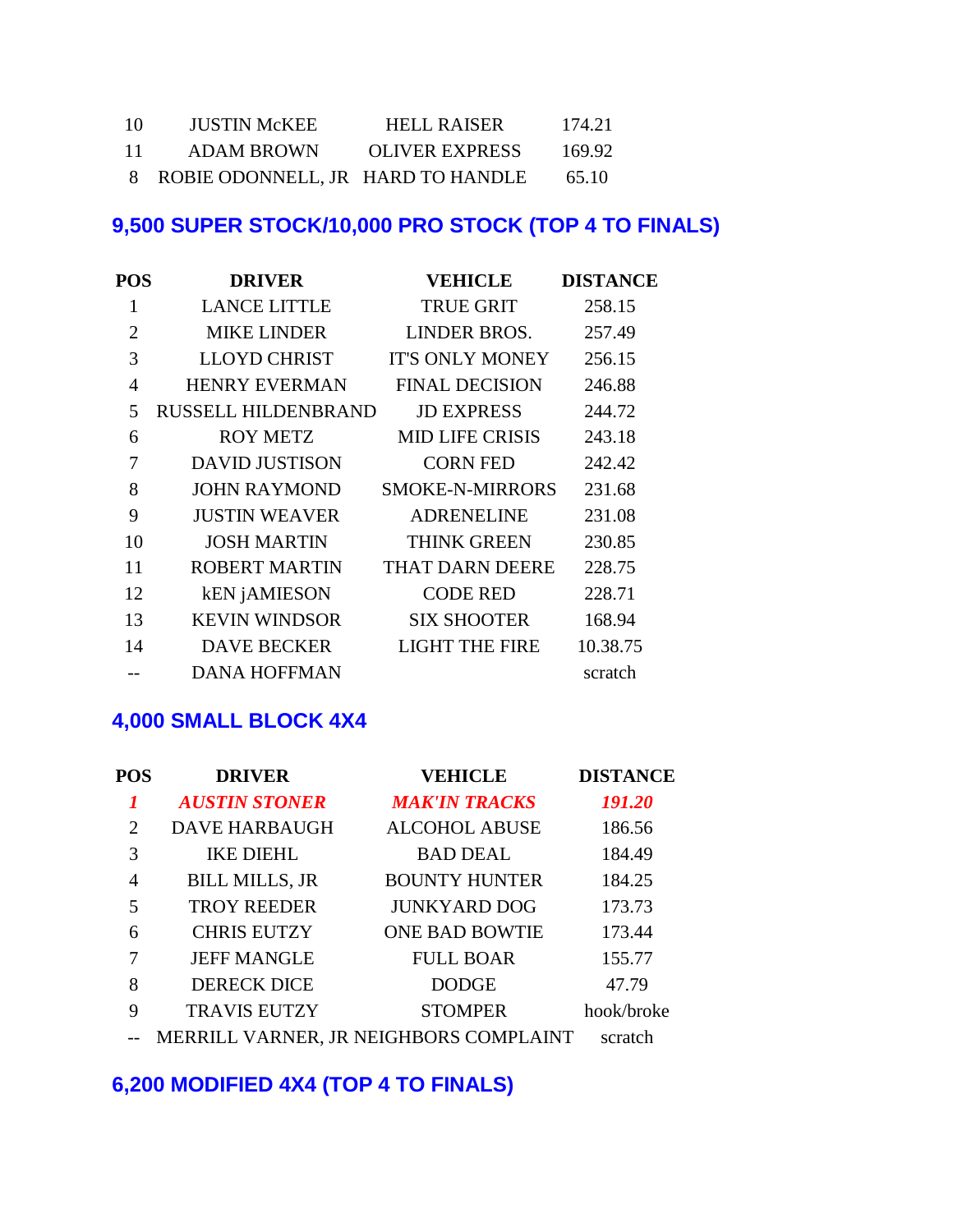| <b>POS</b> | <b>DRIVER</b>            | <b>VEHICLE</b>       | <b>DISTANCE</b> |
|------------|--------------------------|----------------------|-----------------|
| 1          | <b>AARON SMOTHERS</b>    | <b>MONEY HOG</b>     | 242.83          |
| 2          | <b>ZACHARY VANCE</b>     | <b>TROUBLE MAKER</b> | 234.87          |
| 3          | <b>BEN CARMON</b>        | <b>HALF BREED</b>    | 234.55          |
| 4          | PEYTON DAVIS             | <b>YOUNG GUN</b>     | 234.38          |
| 5          | <b>ROB FOSTER</b>        | <b>SIMPLY RED</b>    | 233.24          |
| 6          | <b>SHAWN BECKER</b>      | <b>IRON MISTRESS</b> | 232.62          |
| 7          | <b>TEMPLE BRIZENDINE</b> | <b>FOOTLOOSE</b>     | 231.75          |
| 8          | <b>RICKY BENNETT</b>     | <b>BODACIOUS</b>     | 229.17          |
| 9          | <b>EDDIE ZEDRICK</b>     | THUNDER              | 228.13          |
| 10         | <b>JOHN DUGAN</b>        | <b>DAMAGE PLAN</b>   | 219.39          |
| 11         | WILL HITCHCOCK           | <b>HOME WRECKER</b>  | 219.13          |
| 12         | <b>KEVIN ABSHIRE</b>     | <b>GONE AWOL</b>     | 213.28          |
| 13         | <b>GARY HARVEY</b>       | <b>ADDICTION</b>     | 198.15          |
|            | <b>LENNY WIESE</b>       | WHAT ABOUT TOMORROW  | scratch         |

# **11,000 PRO FARM (TOP 4 TO FINALS)**

| POS            | <b>DRIVER</b>          | <b>VEHICLE</b>                             | <b>DISTANCE</b> |
|----------------|------------------------|--------------------------------------------|-----------------|
| 1              | <b>JEREMY BALDWIN</b>  |                                            | 246.81          |
| $\overline{2}$ | <b>IVAN HISSONG</b>    | <b>LIMESTONE BINDER</b>                    | 245.91          |
| 3              | <b>CHAD NESSELRODT</b> | <b>RECAP THIS</b>                          | 245.80          |
| 4              |                        | J. HOWARD MEREDITH, JR MEREDITH'S AGITATOR | 245.45          |
|                | <b>BOB SHIPE</b>       | <b>OLE BLUE</b>                            | 245.24          |
| 6              | <b>MARK SINDLINGER</b> | <b>BABE</b>                                | 244.27          |
| 7              | <b>STEVE STRITE</b>    | <b>ENDANGERED SPECIES</b>                  | 242.61          |
| 8              | <b>RON BELKNAP</b>     | <b>HIGH ON RED</b>                         | 242.39          |
| 9              | <b>TODD TANNER</b>     | <b>RED RAG</b>                             | 234.52          |
| 10             | <b>MATT ALTVATER</b>   | <b>TOO WET TO PLOW</b>                     | 232.68          |
| 11             | <b>RAY BELACK, JR</b>  | <b>RAGIN RED</b>                           | 231.12          |
| 12             | <b>ROBERT TURNER</b>   | <b>FUEL N' AROUND</b>                      | 222.01          |
| 13             | <b>BRIAN BIRD</b>      | <b>BLUE EXPRESS</b>                        | 220.20          |
| 14             | <b>CLAYTON SWEENEY</b> | <b>BARNSORMER</b>                          | 216.36          |
|                | <b>GARLAND MUMAW</b>   |                                            | scratch         |
|                |                        |                                            |                 |

# **FRIDAY NIGHT**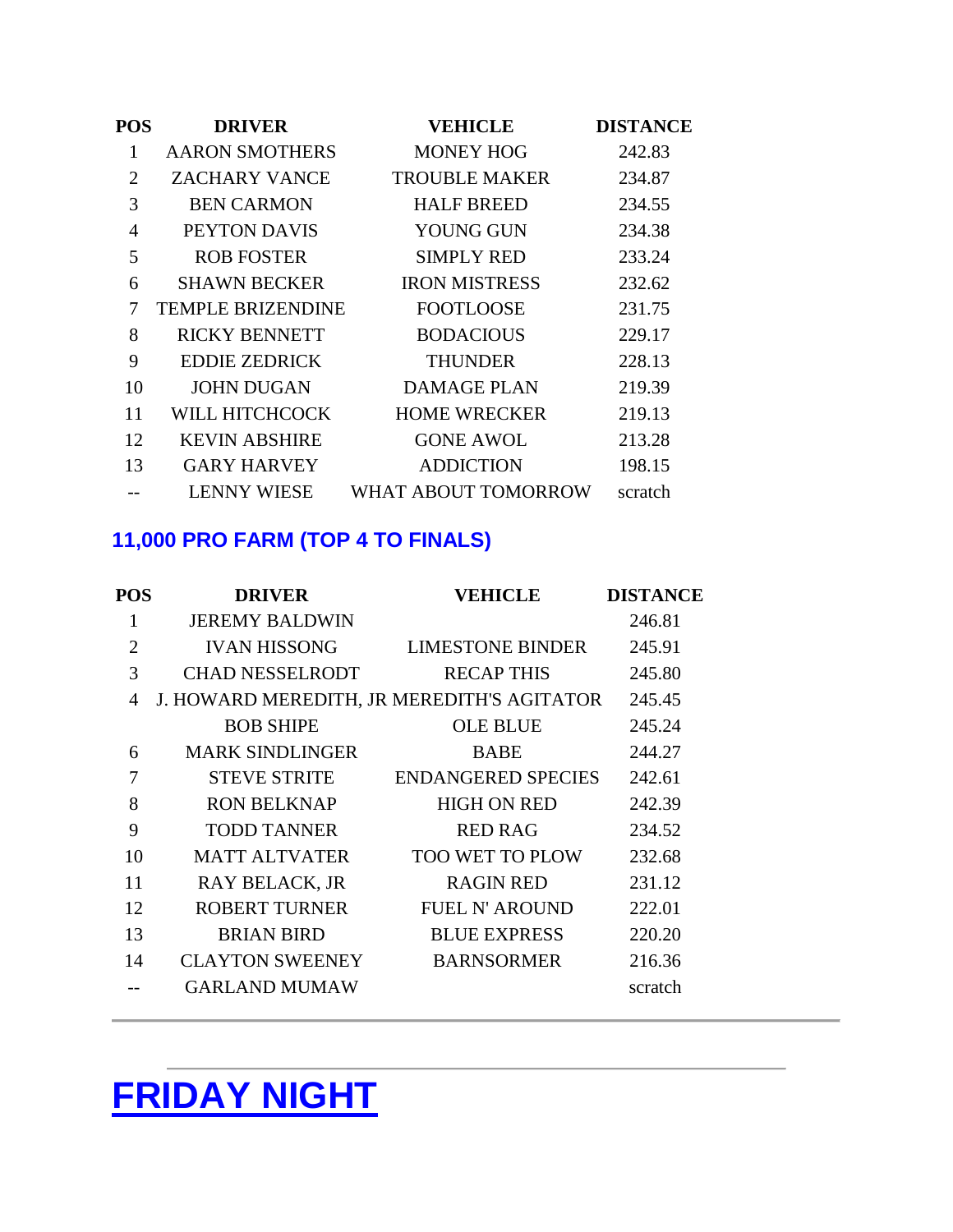# **9,500 SUPER STOCK/10,000 PRO STOCK (TOP 4 TO FINALS)**

| POS            | <b>DRIVER</b>                     | <b>VEHICLE</b>      | <b>DISTANCE</b>          |
|----------------|-----------------------------------|---------------------|--------------------------|
|                | <b>CHRIS CAIN</b>                 | <b>ACES WILD</b>    | 259.11                   |
| $\overline{2}$ | KEVIN SCHMUCKER                   | RAMPAGE             | 257.36                   |
| 3              | <b>RICK CAMPBELL</b>              | SOUPLINE EXPRESS    | 252.33                   |
| $\overline{4}$ | <b>CARLTON COPE</b>               | <b>WARPATH</b>      | 251.41                   |
| 5              | <b>JEFF SAPP</b>                  | BIG COUNTRY         | 244.95                   |
| 6              | CHANCE McGRATH LAST CHANCE II     |                     | 242.73                   |
| 7              | <b>JASON MELLOTT</b>              | <b>HOT IRON</b>     | 242.36                   |
| 8              | AARON BRADISH                     | <b>RECYCLED RED</b> | 241.90                   |
| 9              | ROBERT MARTIN                     | JOHN DEERE GREEN    | 241.81                   |
| 10             | JOSH MARTIN                       | DAIRY DEERE         | 241.34                   |
| 11             | <b>TIM CAIN</b>                   | RED GAMBLER         | 228.42                   |
| 12             | BRYCE VANGENDEREN                 | <b>GEARED GREEN</b> | 216.27                   |
| 13             | <b>WILLIAM DAVIS</b>              | SUPER RED           | 30.03                    |
| 14             | GAETON YELLE MAGNUM FORCE         |                     | <b>DQ/RIGHT SIDELINE</b> |
|                | FRED HILDENBRAND SLOW WALKIN JOHN |                     | scratch                  |

#### **6,200 MODIFIED 4 WHEEL DRIVE (TOP 4 TO FINALS)**

| <b>POS</b> | <b>DRIVER</b>          | <b>VEHICLE</b>                         | <b>DISTANCE</b> |
|------------|------------------------|----------------------------------------|-----------------|
| 1          | <b>BEN ELLIS, JR</b>   | <b>UNDER DOG</b>                       | 245.18          |
| 2          | <b>MIKEY CAMPBELL</b>  | <b>FAMILY TRADITION</b>                | 242.19          |
| 3          | <b>RICK CROUSE</b>     | OJ.                                    | 240.83          |
| 4          |                        | WAYNE TAPSCOTT, SR TAZMANIAN TERROR II | 240.52          |
| 5          | <b>DEAN HITCHCOCK</b>  | <b>GROUNDS FOR DIVORCE</b>             | 236.06          |
| 6          | <b>ROSS BORGER</b>     | <b>SUMMERTIME BLUES</b>                | 236.01          |
| 7          | PEYTON DAVIS           | THE PUNISHER                           | 233.79          |
| 8          | <b>TROY NAILS</b>      | <b>KILLIN' TIME</b>                    | 233.53          |
| 9          | WOODY CAMPBELL         | <b>INTIMIDATOR</b>                     | 232.51          |
| 10         | <b>FRED VIRGILI</b>    | <b>NEVER SATISFIED II</b>              | 227.11          |
| 11         | <b>CRYSTAL ZEDRICK</b> | LITTLE IRISH II                        | 223.91          |
| 12         | <b>TODD BERKEY</b>     |                                        | 192.49          |

### **6,200 ALCOHOL SUPER STOCK (TOP 6 TO FINALS)**

| <b>POS</b> | <b>DRIVER</b> | <b>VEHICLE</b> |
|------------|---------------|----------------|
|            |               |                |

 $\overline{D}$  **DISTANCE**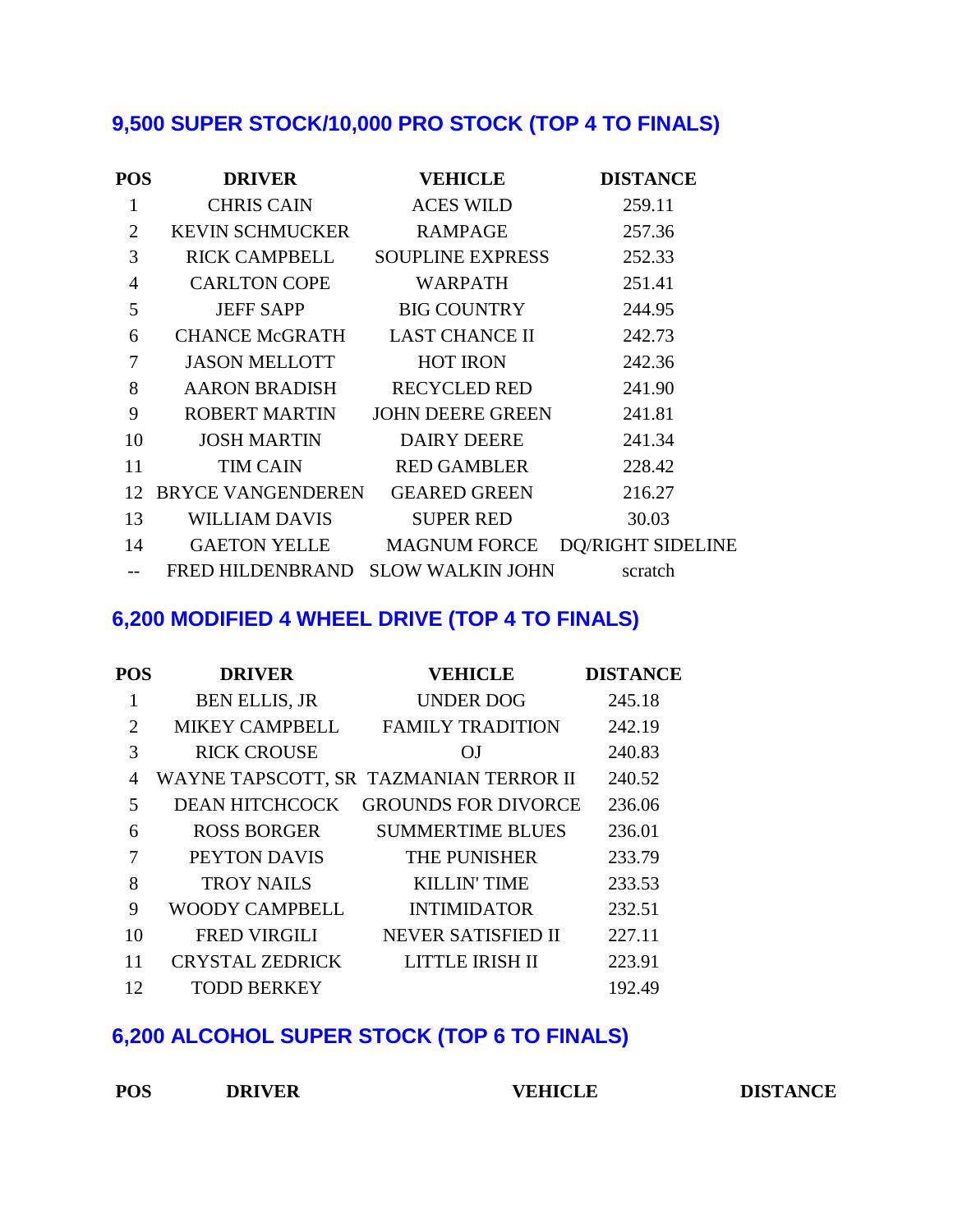| 1              | <b>MIKE WILHITE</b>          | <b>BLUE BLAZES</b>                          | 257.68     |
|----------------|------------------------------|---------------------------------------------|------------|
| 2              | <b>BRIAN KORTH</b>           | <b>CONSIDERED ARMED &amp; DANGEROUS</b>     | 257.17     |
| 3              | <b>BRIAN KORTH</b>           | ARMED & DANGEROUS EXCESSIVE<br><b>FORCE</b> | 247.82     |
| $\overline{4}$ | <b>ERIC</b><br>VANVALKENBURG | <b>SMUGGLER</b>                             | 246.87     |
| 5              | <b>TODD MAEDGE</b>           | <b>MONKEY MAYHEM</b>                        | 243.65     |
| 6              | <b>MARK HOOTMAN</b>          | <b>HOOTERS SCOOTER</b>                      | 239.60     |
| 7              | <b>MIKE SANDEFUR</b>         | <b>FARMBOY'S FANTASY</b>                    | 220.35     |
| 8              | <b>JASON IRVIN</b>           | <b>DRUNKIN PUNKIN</b>                       | 220.34     |
| 9              | <b>JACK VOLK</b>             | <b>RIPPER</b>                               | 18.65      |
| 10             | <b>JEFF VANVALKENBURG</b>    | <b>RELENTLESS</b>                           | hook/broke |

# **8,500 MOD TURBO/LIMITED PRO (TOP 4 TO FINALS)**

| POS | <b>DRIVER</b>          | <b>VEHICLE</b>        | <b>DISTANCE</b> |
|-----|------------------------|-----------------------|-----------------|
|     | <b>JASON FORRESTER</b> | <b>PAPA SMURF</b>     | 255.17          |
| 2   | <b>TOMMY WILLIAMS</b>  | <b>FIRE STORM</b>     | 250.09          |
| 3   | <b>VERN ZERBY</b>      | DR LZ                 | 249.20          |
| 4   | <b>TRAVIS HINKLE</b>   | <b>RED ADDICTION</b>  | 248.85          |
| 5   | <b>GUY GOCHENOUR</b>   | <b>STRESS TEST</b>    | 245.98          |
| 6   | <b>CURT FORRESTER</b>  | <b>OLD SKOOL</b>      | 243.16          |
| 7   | <b>STUART REED</b>     | <b>JUST MONEY</b>     | 242.18          |
| 8   | <b>MARK MILLER</b>     | <b>MIGHTY MOUSE</b>   | 236.23          |
| 9   | <b>JIMMY WILLIAMS</b>  | <b>GREEN MAX</b>      | 231.36          |
| 10  | PAUL HOCH              | <b>SCREAMIN EAGLE</b> | 228.76          |
| 11  | <b>STEVE BECKLEY</b>   | <b>UP IN SMOKE</b>    | 228.56          |
| 12  | <b>ERIC EBERHART</b>   | <b>HAMMER DOWN</b>    | 219.54          |

# **6,200 MODIFIED 2WD (TOP 6 TO FINALS)**

| <b>POS</b>     | <b>DRIVER</b>         | <b>VEHICLE</b>             | <b>DISTANCE</b> |
|----------------|-----------------------|----------------------------|-----------------|
|                | <b>RENEE THEOBALD</b> | PRETTY WICKED              | 251.77          |
| $\overline{2}$ | <b>ERV CLARK</b>      | <b>TAZ TOY</b>             | 243.55          |
| 3              | <b>MARTY CLOCK</b>    | <b>JUST LIKE CLOCKWORK</b> | 238.61          |
|                | <b>JOHNNY GOTT</b>    | <b>SLED SLAYER</b>         | 236.91          |
| 5              | <b>SABRINA REED</b>   | <b>MISCHIEF MAKER</b>      | 236.41          |
| 6              | <b>ROBERT BRANSOM</b> | <b>PARTY TIME</b>          | 234.89          |
|                | <b>JEFF ESHELMAN</b>  | <b>BOSS HAWG</b>           | 233.37          |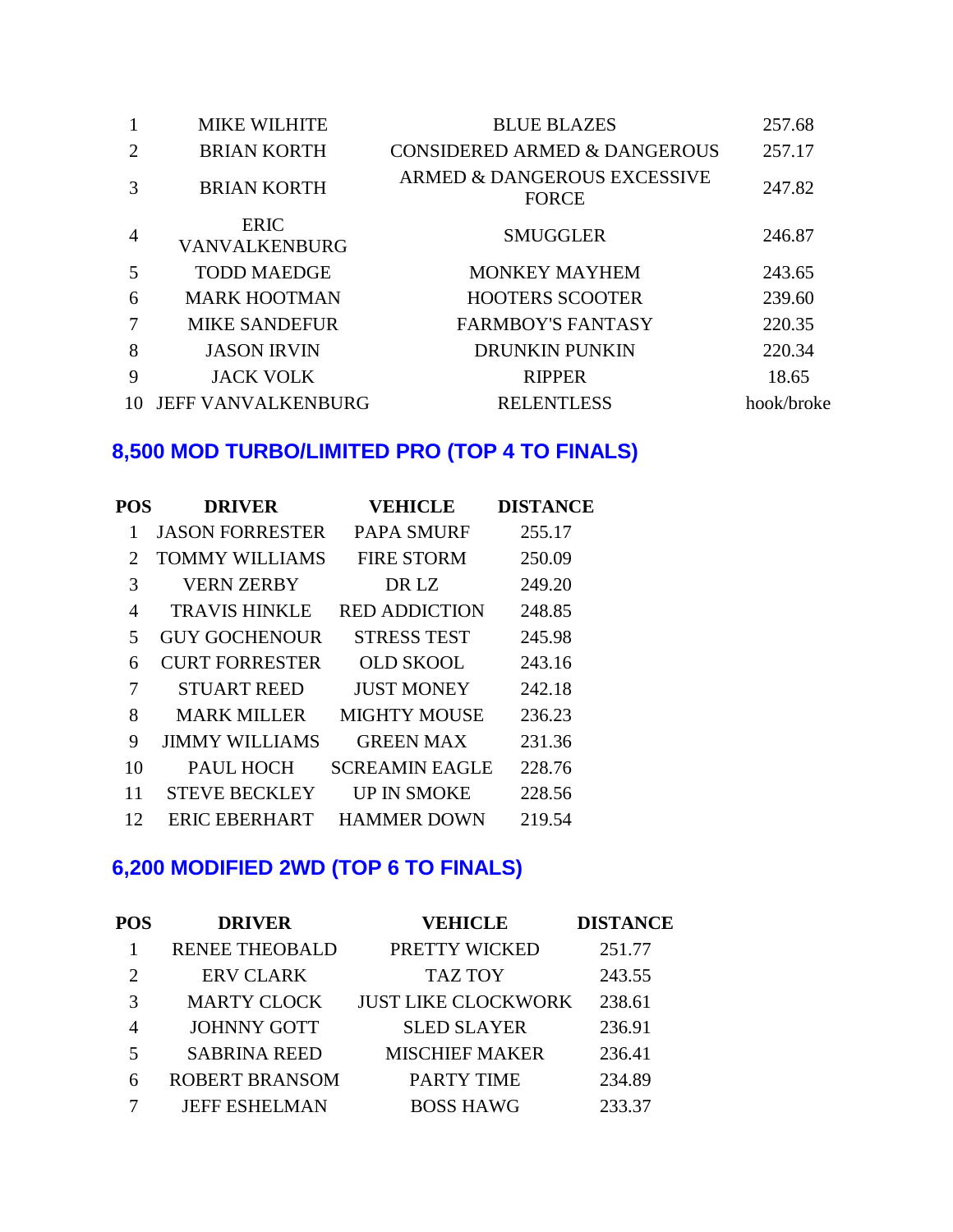| -8 | <b>ROB McCARLEY</b>  | <b>LUCKY STRYKE</b>        | 233.06 |
|----|----------------------|----------------------------|--------|
| -9 | <b>JAKE CLINE</b>    | <b>BLAST FROM THE PAST</b> | 229.35 |
| 10 | <b>BOB RENY</b>      | <b>STINGER</b>             | 229.09 |
| 11 | MIKE BARTOSZEWSKI    | <b>DESTINATION 300</b>     | 228.72 |
| 12 | <b>ADAM BLOSSER</b>  | <b>HILLBILLY SHAKER</b>    | 222.40 |
| 13 | <b>STEVE WILLSON</b> | <b>RAW DEAL</b>            | 221.30 |
| 14 | AL VANOSTRAND        | <b>COWBOY CADILLAC</b>     | 221.00 |
| 15 | <b>JEFF WRITSEL</b>  | <b>AT IT AGAIN</b>         | 220.88 |
| 16 | <b>LEN BROOKHART</b> | <b>RUN FOR COVER</b>       | 216.12 |

### **8,000 OPEN (TOP 6 TO FINALS)**

| <b>POS</b>     | <b>DRIVER</b>          | <b>VEHICLE</b>            | <b>DISTANCE</b> |
|----------------|------------------------|---------------------------|-----------------|
| $\mathbf{1}$   | <b>MATT FOSTER</b>     | <b>DIRT SLINGER</b>       | 256.41          |
| $\overline{2}$ | <b>KEVIN STOUFFER</b>  | <b>RUFF-N-READY</b>       | 255.59          |
| 3              | <b>MARK CULBERTSON</b> | <b>SPARKY</b>             | 247.92          |
| 4              | <b>PAUL FOSTER</b>     | <b>VENGEANCE</b>          | 243.76          |
| 5              | <b>DARREN OLDEN</b>    | <b>KRYPTONITE</b>         | 243.75          |
| 6              | <b>JAMES POTASE</b>    | <b>SUPER HUNKY</b>        | 243.07          |
| 7              | <b>BRIAN FOSTER</b>    | <b>NO MERCY</b>           | 242.61          |
| 8              | <b>ART BROMMER</b>     | <b>HERES HOPEN</b>        | 240.79          |
| 9              | <b>DREW OLDEN</b>      | PRIME TIME                | 239.21          |
| 10             | <b>DONALD HALEY</b>    | <b>NON CENTS</b>          | 238.19          |
| 11             | DYLAN BISHOP           | <b>PLAYIN' POSSUM</b>     | 235.22          |
| 12             | <b>DONALD HALEY</b>    | <b>NIGHT OWL</b>          | 229.60          |
| 13             | <b>DREW OLDEN</b>      | <b>TEMPERMENTAL DEERE</b> | 229.06          |
| 14             | <b>GREG PYSHER</b>     | <b>THUNDER</b>            | 222.75          |
| 15             | <b>IAN ERRICKER</b>    | <b>UN-STABLE</b>          | 215.07          |
| 16             | <b>RICKY BLIZZARD</b>  |                           | 186.41          |
| 17             | <b>RICKY BLIZZARD</b>  | <b>BARELY AFFORDABLE</b>  | 179.26          |
| 18             | <b>DARREN OLDEN</b>    | <b>BABY DEERE POWER</b>   | hook/broke      |
|                | TOM BLIZZARD           | FORD PLAY                 | scratch         |

# **SATURDAY MORNING**

**1,850 SMALL BLOCK MODIFIED MINI CHAMPIONSHIP PULLOFF**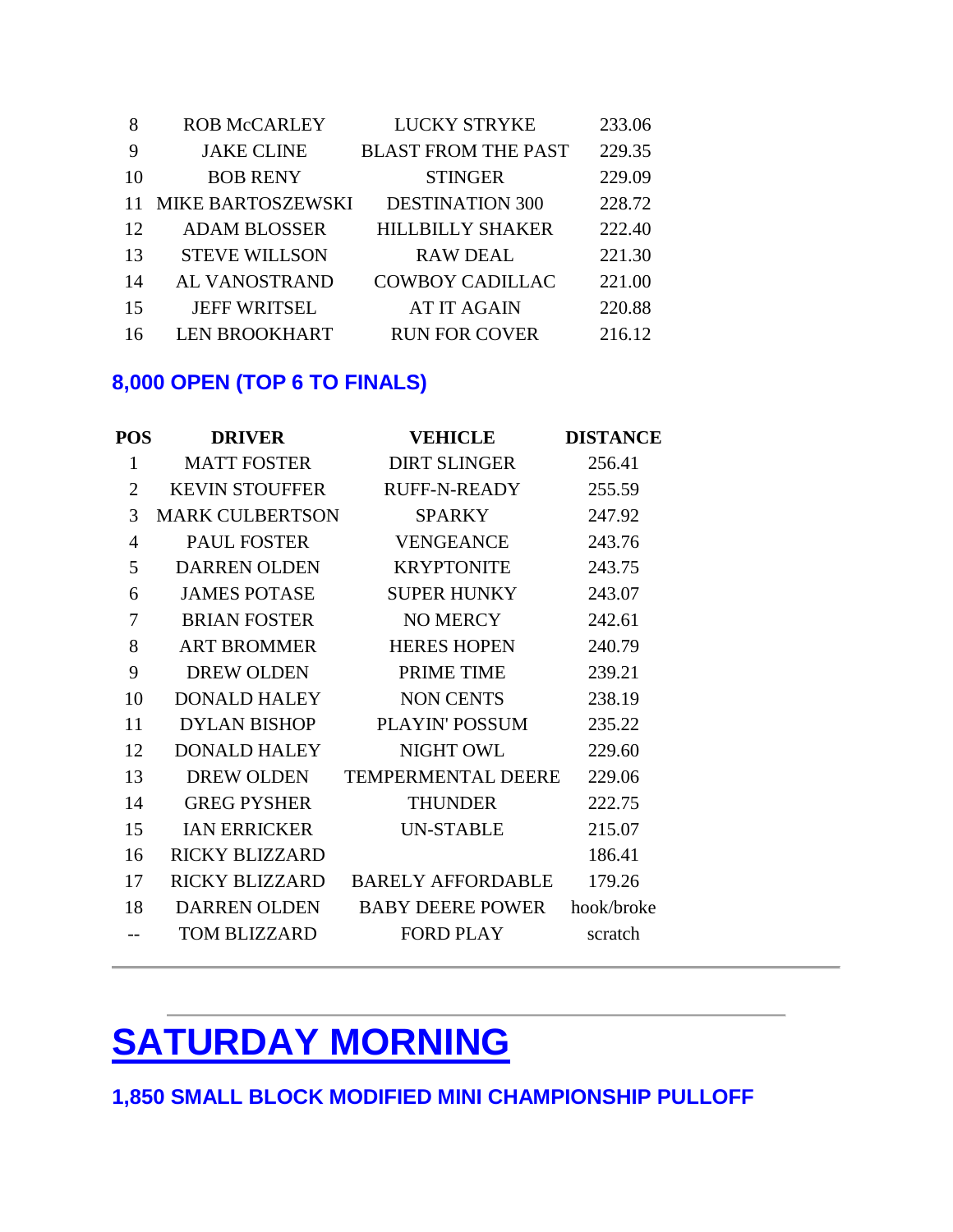| POS.          | <b>DRIVER</b>        |                        | <b>VEHICLE DISTANCE</b> |
|---------------|----------------------|------------------------|-------------------------|
| $\mathbf{I}$  | <b>BUD CASALE</b>    | <b>MINI MAX</b> 254.55 |                         |
|               | 2 BRIAN SCHWOERER    |                        | 231.41                  |
| $\mathcal{R}$ | ROCKY MEISEL TROUBLE |                        | 207.07                  |

### **1,850 MODIFIED MINI (BIG BLOCK)**

| <b>POS</b>     | <b>DRIVER</b>         | <b>VEHICLE</b>                        | <b>DISTANCE</b> |
|----------------|-----------------------|---------------------------------------|-----------------|
|                | <b>STEPHEN WENGER</b> | <b>PIT BULL</b>                       | 224.84          |
| $\overline{2}$ | <b>TRAVIS SEYLAR</b>  | <b>GO-FER BROKE</b>                   | 221.16          |
| 3              | <b>GREG LONG</b>      | <b>JUNKYARD WARRIOR</b>               | 209.41          |
| 4              | <b>BUD CASALE</b>     | <b>MAXED OUT</b>                      | 204.55          |
| 5              | <b>GREG STARR</b>     | <b>SUPER SHAKER</b>                   | 166.70          |
| 6              |                       | SHAWN ADOLINI MY SECOND TO LAST PENNY | 161.64          |
| 7              | <b>ROY BAUM</b>       | <b>AIN'T SKEERED</b>                  | 148.72          |
| 8              | <b>MAX VARNER</b>     | <b>CRAZY HORSE</b>                    | 137.41          |
| EXHIB          | <b>JON STRANDLIE</b>  |                                       | 170.02          |

### **9,300 SUPER FARM (TOP 4 TO FINALS)**

| POS            | <b>DRIVER</b>           | <b>VEHICLE</b>                     | <b>DISTANCE</b> |
|----------------|-------------------------|------------------------------------|-----------------|
| 1              |                         | JAMES SLAMA DIGGIN' DEERE          | 260.68          |
| $\overline{2}$ | JEFF PERRY              | <b>POWER TRIP</b>                  | 251.31          |
| 3              | <b>BLAIN FRAKER</b>     | <b>AGITATOR</b>                    | 249.06          |
| $\overline{4}$ |                         | HENRY EVERMAN MR. DETERMINATION    | 244.43          |
| 5              | <b>GREG FREEZE</b>      | <b>DEERE TRAXX</b>                 | 243.82          |
| 6              | <b>LARRY SHEETS, JR</b> | <b>RED RIDER</b>                   | 237.84          |
| 7              | MIKE CONNY              | MR. MAC DADDY                      | 234.62          |
| 8              | JEREMY BUELL            | RED FIDDLE                         | 230.92          |
| 9              | <b>STEVE KRIEDEMAN</b>  | <b>PALE RIDER</b>                  | 230.84          |
| 10             | <b>RANDY WEAVER</b>     | <b>BORDERLINE II</b>               | 230.69          |
| 11             | <b>TIM PUGLIESE</b>     | MY DEERE FRIEND                    | 221.35          |
| 12             | MONTE TUCK              | BALLISTIC BINDER DQ RIGHT SIDELINE |                 |
|                | VERN ZERBY              | <b>BLUE UNIT</b>                   | scratch         |

# **11,000 PRO FARM (TOP 4 TO FINALS)**

| <b>POS</b> | <b>DRIVER</b> | <b>VEHICLE</b> | <b>DISTANCE</b> |
|------------|---------------|----------------|-----------------|
|            |               |                |                 |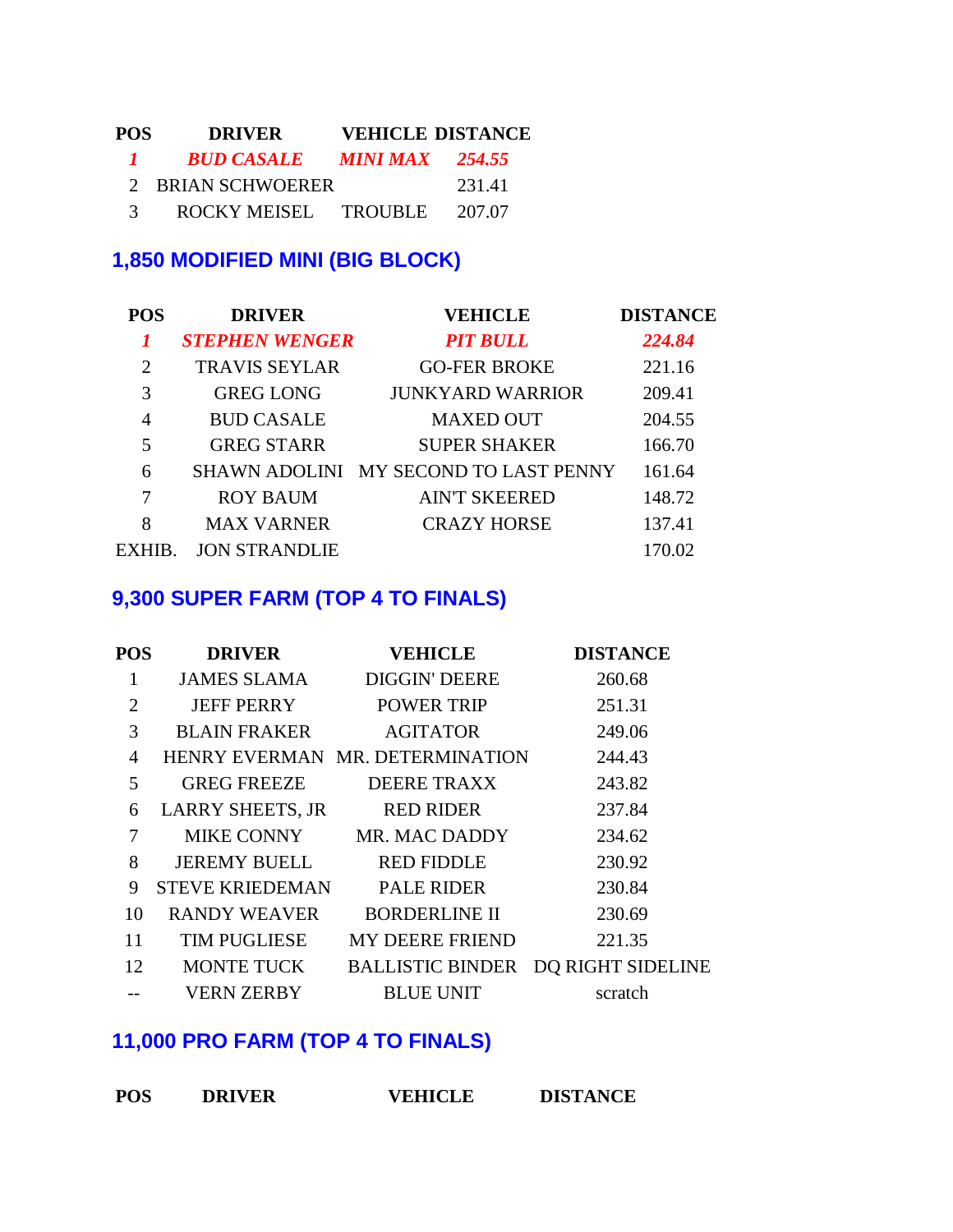| 1  | <b>DONNIE WEST</b>    | WORLD WIDE WEST            | 245.32  |
|----|-----------------------|----------------------------|---------|
| 2  | <b>GARRETT TURNER</b> | <b>PUSHING DIRT</b>        | 244.39  |
| 3  | <b>BRENT MILLER</b>   |                            | 238.25  |
| 4  | <b>EL HARLOW</b>      | <b>HARLOW HARVESTER</b>    | 235.34  |
| 5  | <b>JEREMY BELKNAP</b> | NOTHING BUT RED            | 234.80  |
| 6  | <b>LUCAS CRISWELL</b> | <b>SHOW CASE</b>           | 234.21  |
| 7  | <b>JN RIDDEL</b>      | WIRED FOR 440              | 228.28  |
| 8  | <b>JEFF RATHELL</b>   | <b>BLAZIN' BLUE</b>        | 228.23  |
| 9  | <b>BRAD GENTRY</b>    | <b>TURBO EXPRESS</b>       | 226.45  |
| 10 | JOHN SWANINGER        | <b>ADDICTED</b>            | 224.90  |
| 11 | <b>JASON BOWERS</b>   |                            | 221.51  |
| 12 | <b>KURT COLLINS</b>   | <b>CORN FIELD CADILLAC</b> | 213.65  |
| 13 | <b>JEFF MISHLER</b>   | <b>RUSTY NUTS</b>          | 210.56  |
| 14 | <b>JEFF TURNER</b>    | <b>FRUSTRATED FARMER</b>   | 210.06  |
|    | <b>GARY CUBBAGE</b>   |                            | scratch |

#### **8,500 MOD TURBO/LIMITED PRO (TOP 4 TO FINALS) FP=255'**

| POS | <b>DRIVER</b>          | <b>VEHICLE</b>                     | <b>DISTANCE</b> |
|-----|------------------------|------------------------------------|-----------------|
|     | <b>MATT DORTY</b>      |                                    | FP/244.43       |
| 2   | <b>VERN ZERBY</b>      | Z-UNIT                             | FP/244.01       |
| 3   | <b>JIMMY WILLIAMS</b>  | <b>CATTLELLAC RED</b>              | 248.26          |
| 4   | <b>TYLER WOOLEVER</b>  | JUST IN CASE                       | 247.76          |
| 5   | <b>CHARLES STREETT</b> | STREETT BOYZ TOY                   | 242.88          |
| 6   | <b>NATHAN GRAHAM</b>   | <b>BLUE REAPER</b>                 | 242.09          |
| 7   |                        | RANDY DeVAUGHN ROAD GEAR FARMER LE | 236.90          |
| 8   | <b>TOBY MARKLEY</b>    | <b>BARNYARD DEERE</b>              | 236.03          |
| 9   | <b>LARRY FERRINGER</b> | <b>SMOKIN' JOHN</b>                | 227.73          |
| 10  | <b>SCOTT KISKADDEN</b> | <b>BLEEDIN' BLUE</b>               | 82.30           |
|     | <b>KENNETH BURKERT</b> | <b>JUST A LITTLE MORE</b>          | hook/broke      |
|     | <b>JACK HAMILTON</b>   | <b>UNFORGIVEN</b>                  | scratch         |
|     |                        |                                    |                 |

### **8,000 DIESEL 4 WHEEL DRIVE**

| POS. | <b>DRIVER</b>       | <b>VEHICLE</b>         | <b>DISTANCE</b> |
|------|---------------------|------------------------|-----------------|
|      | <b>WAYNE GREIER</b> | <b>RESURRECTED RAM</b> | 244.73          |
|      | <b>CURT HAISLEY</b> | <b>OFF CONSTANTLY</b>  | 241.78          |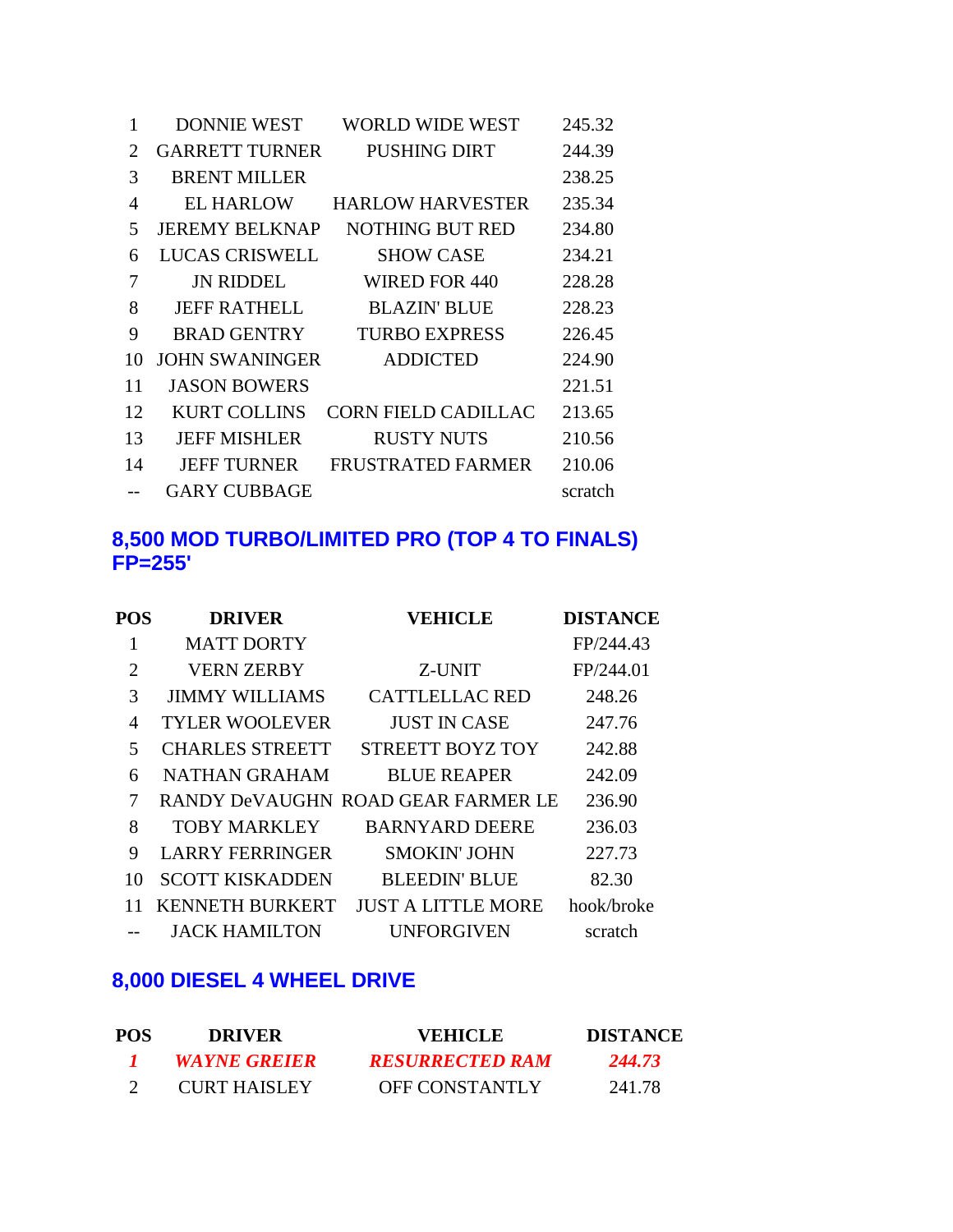| 3  | <b>DOMINIC GAMBINO</b> | <b>BROTHERS DIESEL</b>                 | 233.76  |
|----|------------------------|----------------------------------------|---------|
| 4  | <b>BRIAN HODECKER</b>  | <b>BAD INFLUENCE</b>                   | 227.86  |
| 5  | <b>ANDREW GROVE</b>    | <b>BAD TIMING</b>                      | 226.73  |
| 6  | <b>TODD WARNER</b>     | <b>WOUND FOR SOUND</b>                 | 225.62  |
| 7  | <b>SCOTT BOWSER</b>    | <b>OLD BLUE NO.2</b>                   | 225.05  |
| 8  | <b>TOM ZUFALL</b>      | <b>HOME BREWED</b>                     | 221.13  |
| 9  | <b>BILL BOWSER</b>     | <b>OLD BLUE NO.1</b>                   | 218.61  |
| 10 | <b>JONATHAN MARTIN</b> | <b>PULLING PRODUCTS</b>                | 215.40  |
| 11 | <b>TOM HASSLER</b>     | <b>TWISTED ADDICTION</b>               | 213.25  |
| 12 | <b>MATT SPRINGER</b>   | <b>HOLSTEIN EXPRESS</b>                | 212.80  |
| 13 | <b>EDWARD ZEGLAN</b>   |                                        | 194.27  |
| 14 |                        | CARSON STAUFFER CARSON STAUFFER DIESEL | 184.63  |
| 15 | <b>SAM TATALOVIC</b>   | <b>GONE WILD</b>                       | 173.15  |
| 16 | <b>ERIC LOGEL</b>      | <b>ONE BAD HABIT</b>                   | 171.88  |
| 17 | <b>JAMES BARDER</b>    |                                        | 139.58  |
| 18 | <b>JEREMY DAVIS</b>    | ALL TORQUED UP                         | 5.37    |
|    | <b>GARY ANISTA</b>     | <b>DEFIANCE</b>                        | scratch |
|    | <b>ERIC GEORGE</b>     | <b>FEARLESS FORD</b>                   | scratch |

# **7,700 LIGHT LIMITED TURBO**

#### **FP=245'**

| POS | <b>DRIVER</b>           | <b>VEHICLE</b>                                    | <b>DISTANCE</b> |
|-----|-------------------------|---------------------------------------------------|-----------------|
|     | <b>FRED HOCH</b>        | <b>NEVER ENUFF</b>                                | FP/254.17       |
| 2   | <b>MATT SMITH</b>       | <b>FAST FORWARD</b>                               | FP/250.49       |
| 3   | <b>MATT SMITH</b>       |                                                   | FP/243.53       |
| 4   | <b>JUSTIN MARTIN</b>    |                                                   | FP/242.31       |
| 5   | <b>JEFF COHICK</b>      | <b>SCREAMIN EAGLET</b>                            | FP/240.40       |
| 6   | <b>PAUL MARTIN</b>      |                                                   | FP/235.08       |
| 7   | <b>JEFF MIKLOICHIE</b>  | <b>DISPOSABLE INCOME</b>                          | <b>FP/BROKE</b> |
| 8   | <b>BEN FLAHERTY, JR</b> | <b>SMOKIN' RED</b>                                | 241.28          |
| 9   | <b>BRADLEY WASTLER</b>  | <b>WHISTLIN' RED</b>                              | 238.79          |
| 10  | <b>JOSH SIMS</b>        | <b>EMPTY POCKETS</b>                              | 238.09          |
| 11  | <b>CHRIS LUTMAN</b>     | <b>HOKIE HARVESTER</b>                            | 236.96          |
| 12  | <b>TEDD HOCH</b>        | <b>MISFIT MAFIA</b>                               | 236.19          |
| 13  | <b>ROBERT BECKER</b>    | <b>FULLY LOADED</b>                               | 208.20          |
| 14  |                         | BEN FLAHERTY, SR INTERNATIONALLY KNOWN hook/broke |                 |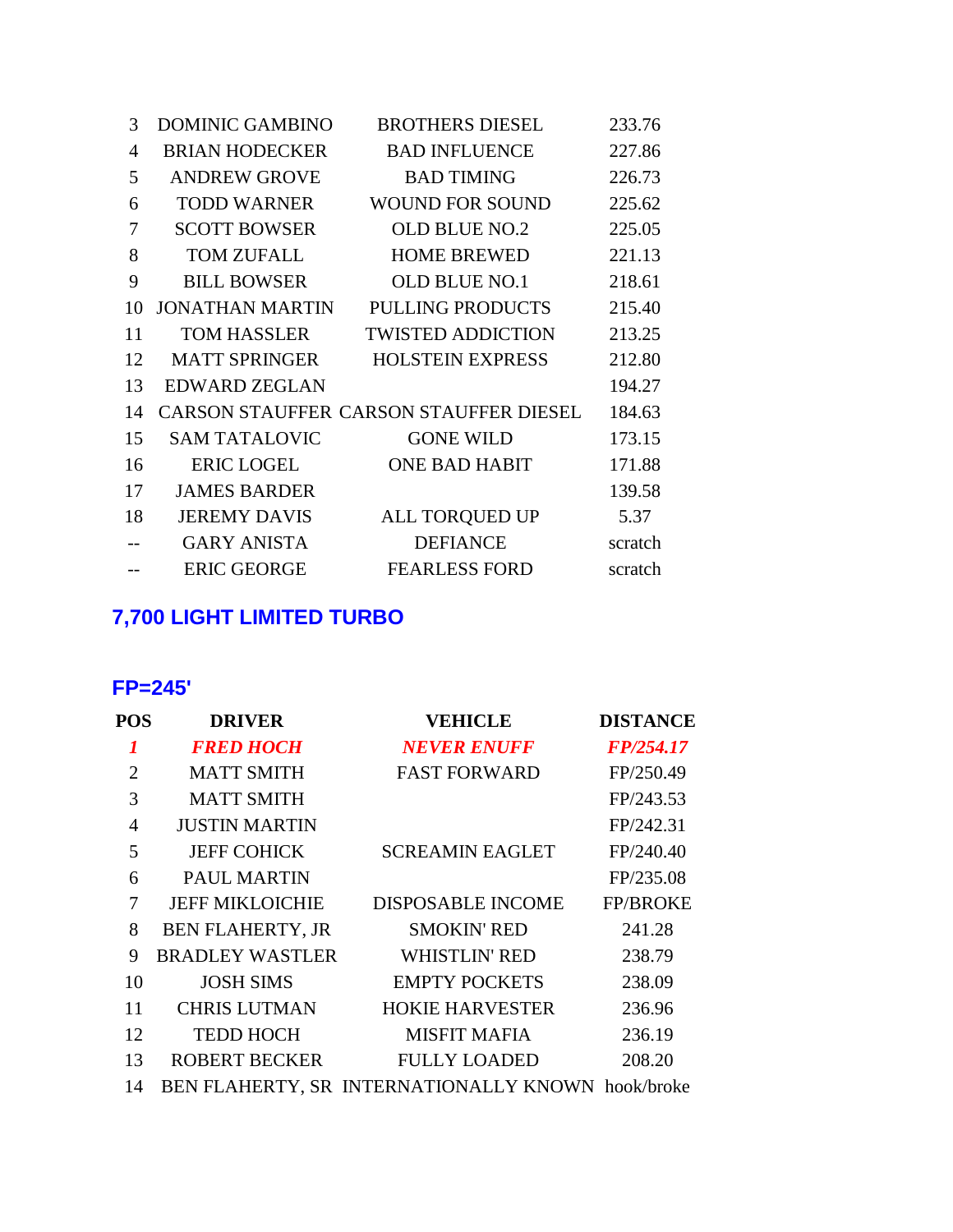# **SATURDAY NIGHT FINALS**

### **9,300 SUPER FARM FINALS**

| POS            | <b>DRIVER</b>        | <b>VEHICLE</b>             | <b>DISTANCE</b> |
|----------------|----------------------|----------------------------|-----------------|
|                | <b>DON SLAMA</b>     | <b>FAST AND FURIOUS</b>    | 261.85          |
| $\overline{2}$ | <b>JAMES SLAMA</b>   | <b>DIGGIN' DEERE</b>       | 249.35          |
| 3              | <b>NICK SKAAR</b>    | <b>SCREAMIN' NORWEGIAN</b> | 246.33          |
| $\overline{4}$ | <b>JEFF PERRY</b>    | <b>POWER TRIP</b>          | 263.44          |
| 5              | <b>JULIA CONNY</b>   | <b>MAC DADDY</b>           | 242.73          |
| 6              | <b>HENRY EVERMAN</b> | MR. DETERMINATION          | 237.93          |
|                | <b>BLAIN FRAKER</b>  | <b>AGITATOR</b>            | 234.40          |
| 8              | <b>ANDREW PAYNE</b>  | <b>PURE LUCK</b>           | 233.44          |

#### **6,200 ALCOHOL SUPER STOCK FINALS**

| POS | <b>DRIVER</b>       | <b>VEHICLE</b>                          | <b>DISTANCE</b> |
|-----|---------------------|-----------------------------------------|-----------------|
|     | <b>BRIAN KORTH</b>  | <b>CONSIDERED ARMED &amp; DANGEROUS</b> | 250.40          |
|     | <b>MIKE WILHITE</b> | <b>BLUE BLAZES</b>                      | 227.78          |
|     | <b>MARK HOOTMAN</b> | <b>HOOTERS SCOOTER</b>                  | 216.90          |
|     | <b>BRIAN KORTH</b>  | <b>EXCESSIVE FORCE</b>                  | 214.29          |
|     | <b>TODD MAEDGE</b>  | <b>MONKEY MAYHEM</b>                    | 212.54          |
|     | ERIC VANVALKENBURG  | <b>SMUGGLER</b>                         | 159.09          |

#### **6,200 MODIFIED 4 WHEEL DRIVE FINALS**

| POS                         | <b>DRIVER</b>         | <b>VEHICLE</b>                               | <b>DISTANCE</b> |
|-----------------------------|-----------------------|----------------------------------------------|-----------------|
|                             |                       | <b>WAYNE TAPSCOTT SR TAZMANIAN TERROR II</b> | 242.14          |
| $\mathcal{D}_{\mathcal{L}}$ | <b>AARON SMOTHERS</b> | <b>MONEY HOG</b>                             | 241.60          |
| 3                           | <b>RICK CROUSE</b>    | ΩI                                           | 238.67          |
| 4                           | <b>MIKEY CAMPBELL</b> | <b>FAMILY TRADITION</b>                      | 230.41          |
| 5                           | <b>ZACHARY VANCE</b>  | <b>TROUBLE MAKER</b>                         | 230.31          |
| 6                           | PEYTON DAVIS          | YOUNG GUN                                    | 228.52          |
|                             | <b>BEN CARMON</b>     | <b>HALF BREED</b>                            | 228.24          |
| 8                           | <b>BEN ELLIS, JR</b>  | <b>BENJAMMIN</b>                             | 227.14          |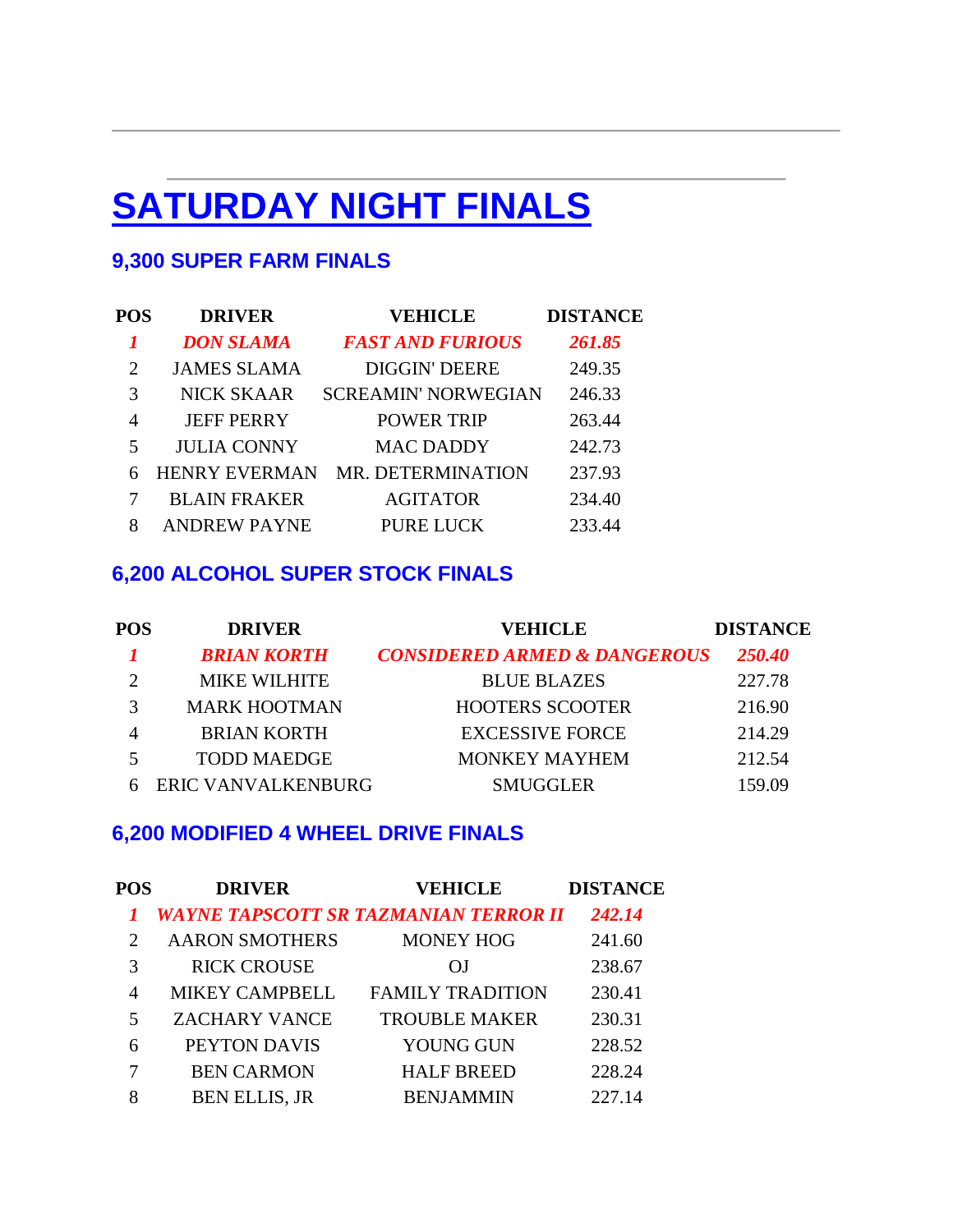#### **9,500 SUPER STOCK/10,000 PRO STOCK FINALS FP=255'**

| <b>POS</b> | <b>DRIVER</b>          | <b>VEHICLE</b>          | <b>DISTANCE</b> |
|------------|------------------------|-------------------------|-----------------|
|            | <b>LANCE LITTLE</b>    | <b>TRUE GRIT</b>        | FP/251.83       |
| 2          | <b>LLOYD CHRIST</b>    | <b>IT'S ONLY MONEY</b>  | FP/251.35       |
| 3          | <b>RICK CAMPBELL</b>   | <b>SOUPLINE EXPRESS</b> | FP/246.27       |
| 4          | <b>CARLTON COPE</b>    | WARPATH                 | 250.81          |
| 5          | <b>KEVIN SCHMUCKER</b> | <b>RAMPAGE</b>          | 245.80          |
| 6          | <b>CHRIS CAIN</b>      | <b>ACES WILD</b>        | 240.05          |
|            | <b>MIKE LINDER</b>     | LINDER BROS.            | 225.80          |
| 8          | <b>HENRY EVERMAN</b>   | <b>FINAL DECISION</b>   | <b>BROKE</b>    |

#### **6,200 MODIFIED 2 WHEEL DRIVE FINALS**

| <b>POS</b> | <b>DRIVER</b>         | <b>VEHICLE</b>                  | <b>DISTANCE</b> |
|------------|-----------------------|---------------------------------|-----------------|
|            | <b>JOHNNY GOTT</b>    | <b>SLED SLAYER</b>              | 243.90          |
|            | <b>SABRINA REED</b>   | <b>MISCHIEF MAKER</b>           | 241.19          |
|            | <b>ROBERT BRANSOM</b> | <b>PARTY TIME</b>               | 232.04          |
|            |                       | MARTY CLOCK JUST LIKE CLOCKWORK | 231.88          |
| 5.         | <b>RENEE THEOBALD</b> | PRETTY WICKED                   | 231.46          |
| h          | <b>ERV CLARK</b>      | <b>TAZ TOY</b>                  | 225.33          |

#### **8,200 MOD TURBO/LIMITED PRO FINALS**

| POS | <b>DRIVER</b>                        | <b>VEHICLE</b>       | <b>DISTANCE</b> |
|-----|--------------------------------------|----------------------|-----------------|
|     | <b>VERN ZERBY</b>                    | DR. LZ               | 247.38          |
|     | <b>TOMMY WILLIAMS</b>                | <b>FIRE STORM</b>    | 242.21          |
| 3   | <b>JIMMY WILLIAMS CATTLELLAC RED</b> |                      | 239.67          |
| 4   | <b>VERN ZERBY</b>                    | Z-UNIT               | 238.09          |
| 5   | <b>MATT DORTY</b>                    |                      | 235.84          |
| 6   | <b>JASON FORRESTER</b>               | <b>PAPA SMURF</b>    | 234.81          |
|     | <b>TRAVIS HINKLE</b>                 | <b>RED ADDICTION</b> | 219.70          |
|     | <b>TYLER WOOLEVER</b>                | <b>JUST IN CASE</b>  | 218.06          |

# **8,000 OPEN FINALS**

| <b>POS</b> | <b>DRIVER</b> | <b>VEHICLE</b> | <b>DISTANCE</b> |
|------------|---------------|----------------|-----------------|
|            |               |                |                 |